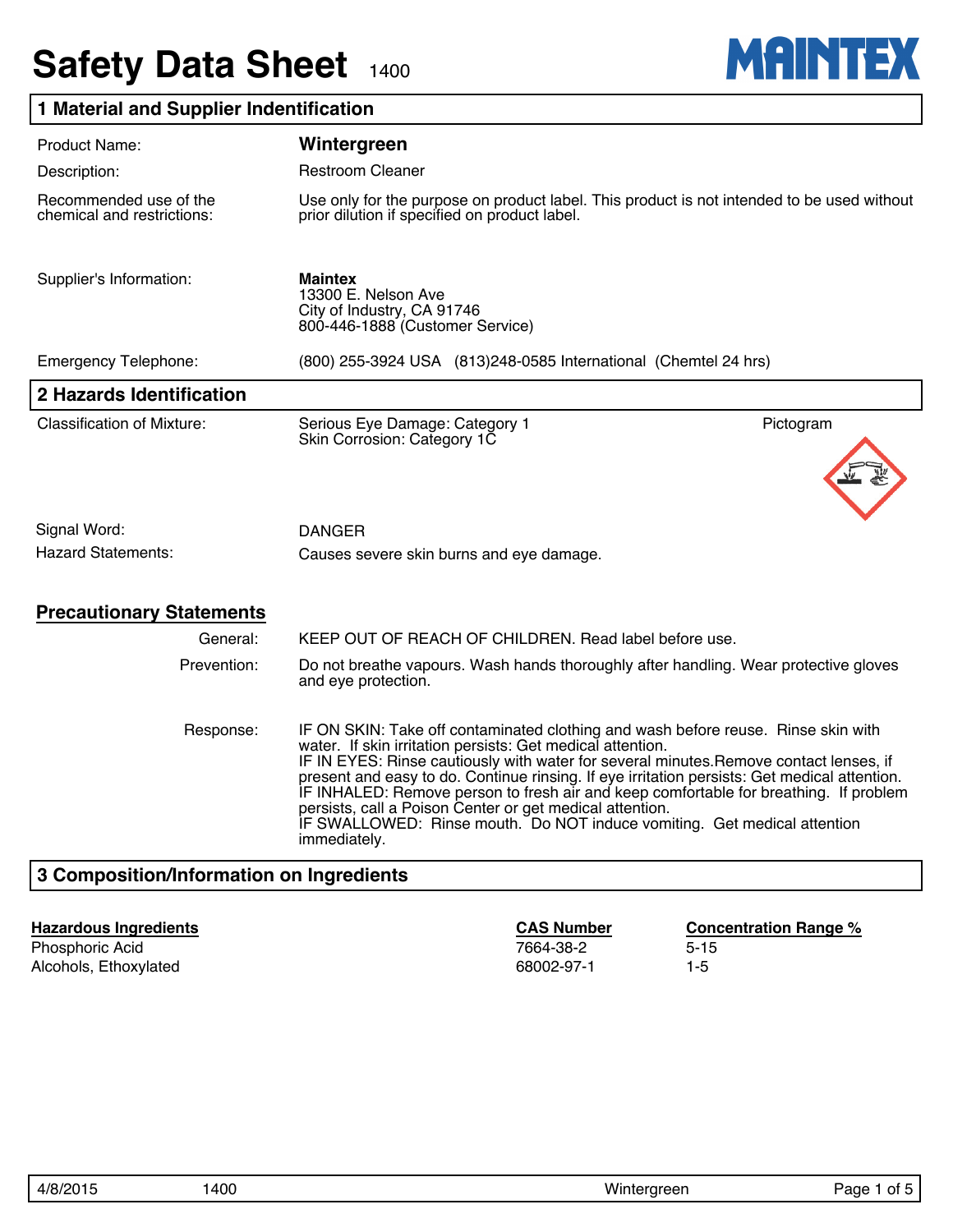| <b>4 First Aid Measures</b> |                                                                                                                                                                                                   |
|-----------------------------|---------------------------------------------------------------------------------------------------------------------------------------------------------------------------------------------------|
| Eye Contact:                | Flush eyes with water for 15 minutes. Remove contact lenses if any.                                                                                                                               |
| Skin Contact:               | Contact with concentrate may be an irritant to sensitive skin. If spilt in large areas of skin,<br>rinse immediately with water and remove clothing. Wash skin thoroughly with soap and<br>water. |
| Inhalation                  | If discomfort is experienced after prolonged exposure to vapours, move person to fresh<br>air. Get medical attention if irritation persists.                                                      |
| Ingestion:                  | Get medical attention immediately. Rinse mouth with water. Do NOT induce vomiting.<br>Drink glass of water to dilute product.                                                                     |

| 5 Firefighting Measures                                                   |                                                                                                                                                                                                                                |
|---------------------------------------------------------------------------|--------------------------------------------------------------------------------------------------------------------------------------------------------------------------------------------------------------------------------|
| Suitable Extinguishing Media:                                             | Water spray, normal foam, dry agent (carbon dioxide, dry chemical powder.)                                                                                                                                                     |
| Specific Hazards arising from<br>the Chemical:                            | In a fire or if heated, a pressure increase will occur and the container may burst.<br>Combustion products may include and are not limited to nitrogen oxides, carbon<br>monoxide, and carbon dioxide.                         |
| <b>Specific Protective Equipment</b><br>and Precautions for Firefighters: | Firefighters should wear NIOSH approved self-contained breathing apparatus and<br>protective clothing. If safe to do so, remove containers from path of fire. If involved in a<br>fire, keep containers cool with water spray. |

| <b>6 Accidental Release Measures</b>           |                                                                                                                                                                                                                                                                                                                                  |  |  |  |
|------------------------------------------------|----------------------------------------------------------------------------------------------------------------------------------------------------------------------------------------------------------------------------------------------------------------------------------------------------------------------------------|--|--|--|
| <b>Emergency Procedures:</b>                   | Keep area clear of personnel until area has been properly cleaned.                                                                                                                                                                                                                                                               |  |  |  |
| Personal Precautions/<br>Protective Equipment: | Slippery when spilt. To avoid accidents, clean up immediately and shut off source of leak,<br>if safe to do so. Wear appropriate protective equipment to prevent any contamination of<br>skin, eyes, and personal clothing. Provide sufficient ventilation.                                                                      |  |  |  |
| <b>Environmental Precautions:</b>              | If contamination of sewers or waterways has occurred, advise local emergency services.                                                                                                                                                                                                                                           |  |  |  |
| Methods for Containment and<br>Cleaning Up:    | Contain spill with absorbent (soil, sand, or other inert material) or spill kit to prevent<br>contamination of sewers or waterways. Neutralization agent is not recommended within<br>building, as toxic vapors may be omitted. Properly dispose of used absorbents in<br>accordance with local, state, and federal regulations. |  |  |  |

| <b>7 Handling and Storage</b>                                   |                                                                                                                                                                                                               |
|-----------------------------------------------------------------|---------------------------------------------------------------------------------------------------------------------------------------------------------------------------------------------------------------|
| Precautions for Safe Handling:                                  | Avoid skin and eye contact, inhalation and ingestion. Wash hands thoroughly after use.<br>Keep out of reach of children.                                                                                      |
| Conditions for Safe Storage,<br>Including an Incompatiibiities: | Store in cool, dry place and out of direct sunlight. Store away from source of heat or<br>ignition. Do not mix with other chemicals. Keep container closed when not in use, and<br>check regularly for leaks. |

See Section 10 for incompatible materials.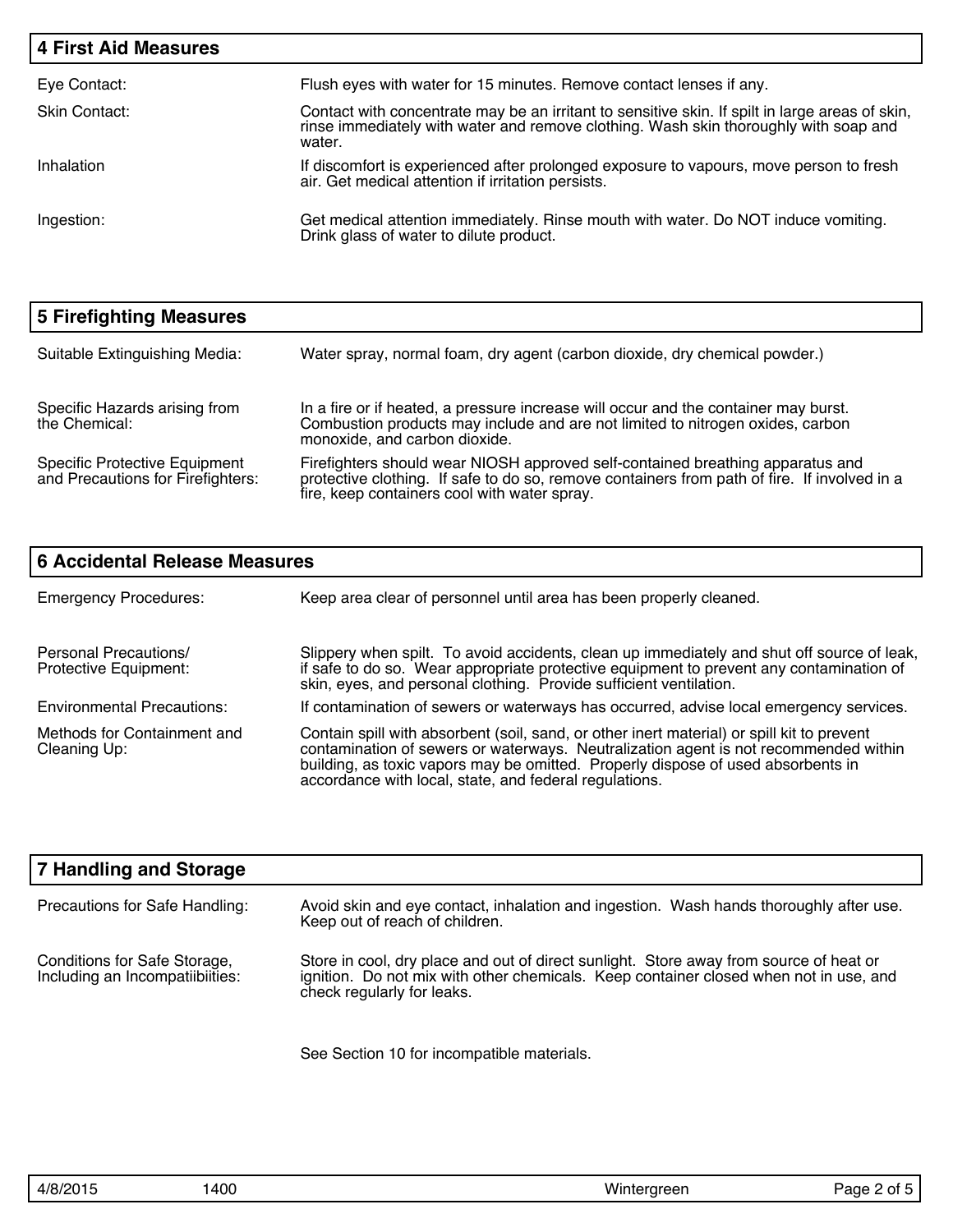| 8 Exposure Controls/Personal Protection |                  |                 |                   |  |
|-----------------------------------------|------------------|-----------------|-------------------|--|
| <b>Control Parameters:</b>              |                  |                 |                   |  |
| <b>Hazardous Ingredients</b>            | <b>ACGIH TLV</b> | <b>OSHA PEL</b> | <b>NIOSH IDLH</b> |  |
| Phosphoric Acid                         | N/A              | N/A             | N/A               |  |
| Alcohols, Ethoxylated                   | N/A              | N/A             | N/A               |  |

| Appropriate engineering<br>controls: | Good ventilation should be sufficient to control worker exposure to airborne contaminants.                                                                                                         |  |  |  |
|--------------------------------------|----------------------------------------------------------------------------------------------------------------------------------------------------------------------------------------------------|--|--|--|
| <b>Personal Protection</b>           |                                                                                                                                                                                                    |  |  |  |
| Eye Protection:                      | Use protective glasses or safety goggles if splashing or spray-back is likely.                                                                                                                     |  |  |  |
| Hand Protection:                     | Use protective gloves when used for prolong periods or if skin sensitive.                                                                                                                          |  |  |  |
| <b>Skin Protection:</b>              | Use apron if splashing or spray-back is likely.                                                                                                                                                    |  |  |  |
| <b>Respiratory Protection:</b>       | Use in well ventilated areas or local exhaust ventilation when cleaning small spaces.                                                                                                              |  |  |  |
| <b>Hygiene Measures:</b>             | Always wash hands after handling chemical products, and before smoking, eating,<br>drinking, or using the toilet. Wash contaminated clothing or protective equipment before<br>storage and re-use. |  |  |  |

#### **9 Physical and Chemical Properties**

| <b>Physical State:</b><br>Color:<br>Odor:<br>pH: | Liquid<br>Green<br>Mint<br>1-2 | Specific Gravity:<br>Evapporation Rate:<br>Solubility in Water:<br>$VOC$ (g/L): | 1.05<br>$\leq$ 1<br>Complete<br><16 | Vapour Pressure (mm Hg):<br>Vapour Density:<br>Freezing Point (°F):<br>Boiling Point (°F):<br>Flash Point $(°F)$ : | $<$ 17 mm Hg<br><32<br>>212<br>> 200 |
|--------------------------------------------------|--------------------------------|---------------------------------------------------------------------------------|-------------------------------------|--------------------------------------------------------------------------------------------------------------------|--------------------------------------|
|                                                  |                                | $<$ means less than                                                             |                                     | > means greater than                                                                                               |                                      |

**Note:** These physical data are typical values based on material tested but may vary from sample to sample. Typical values should not be construed as a guaranteed analysis of any specific lot or as specification items.

### **10 Stability and Reactivity**

| Reactivity:<br><b>Chemical Stability:</b>  | No specific data                                                                                                                                 |
|--------------------------------------------|--------------------------------------------------------------------------------------------------------------------------------------------------|
| <b>Possibility of Hazardous Reactions:</b> | Stable<br>Under normal conditions of storage and use, hazardous reactions will not occur.                                                        |
| Conditions to Avoid:                       | Avoid exposure to heat and light.                                                                                                                |
| Incompatible Materials:                    | Slightly reactive or incompatible with oxidizers (e.g., bleach), strong acids (e.g.,<br>hydrochloric acid) and reactive metals (e.g., aluminum). |
|                                            | Hazardous Decomposition Products: Under normal conditions of storage and use, hazardous decomposition products should<br>not be produced.        |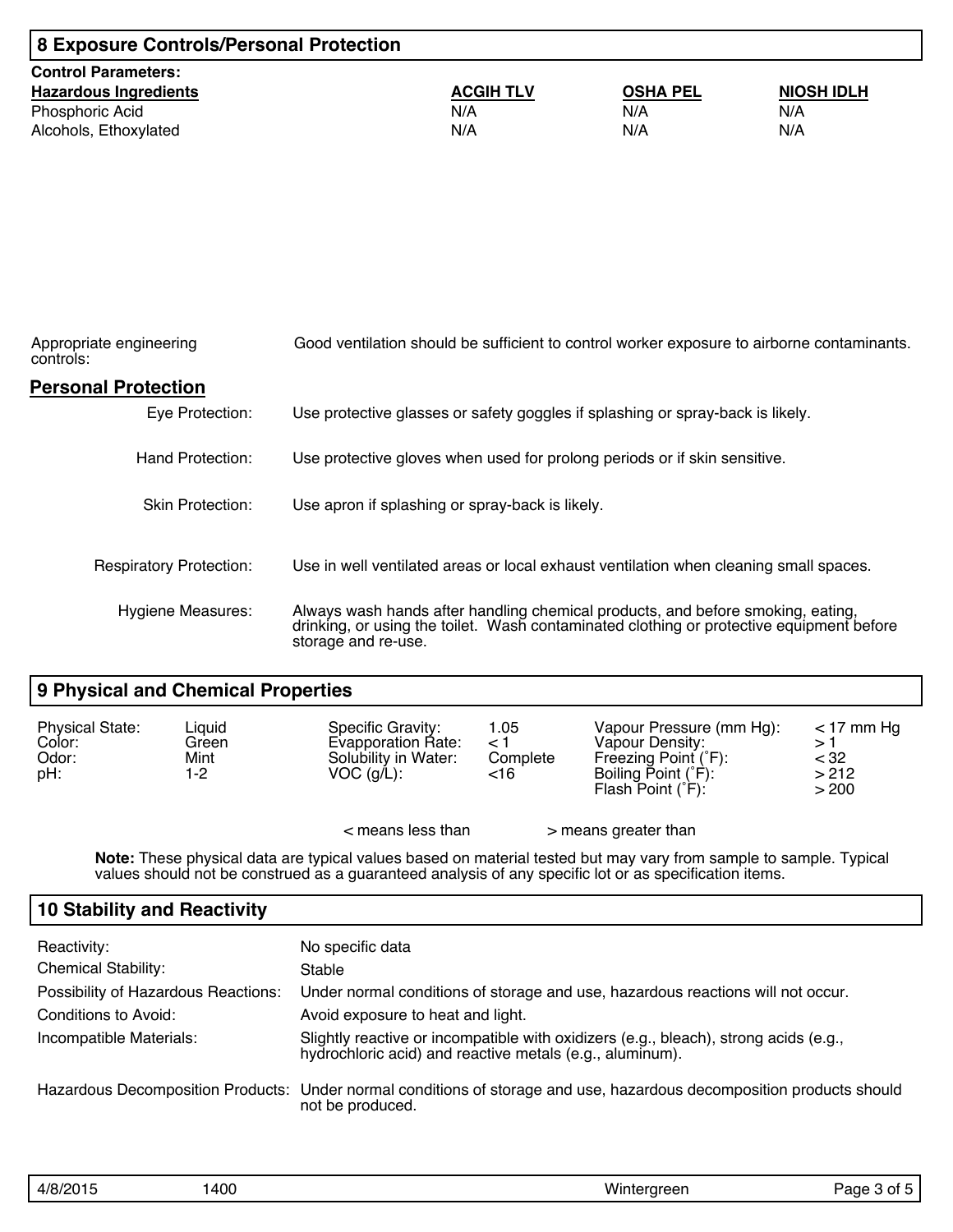## **11 Toxological Information**

| Symptoms:                                                                                                                                                                                                                                                                                                                                                     |                                                                                             |                                                                                                                                               |                                                   |                       |                                                                                                                                                                   |                               |  |
|---------------------------------------------------------------------------------------------------------------------------------------------------------------------------------------------------------------------------------------------------------------------------------------------------------------------------------------------------------------|---------------------------------------------------------------------------------------------|-----------------------------------------------------------------------------------------------------------------------------------------------|---------------------------------------------------|-----------------------|-------------------------------------------------------------------------------------------------------------------------------------------------------------------|-------------------------------|--|
| Eye Contact:<br>Adverse symptoms may include the following: irritation, watering, redness<br>Skin Contact:<br>Adverse symptoms may include the following: irritation, redness<br>Adverse symptoms may include the following: respiratory tract irritation, coughing<br>Inhalation:<br>Adverse symptoms may include the following: stomach pains<br>Ingestion: |                                                                                             |                                                                                                                                               |                                                   |                       |                                                                                                                                                                   |                               |  |
| <b>Acute Toxicity:</b>                                                                                                                                                                                                                                                                                                                                        | Eye Contact:<br>Skin Contact:<br>Inhalation:<br>Ingestion:                                  | May cause eye irritation.<br>May cause skin irritation.<br>May cause respiratory irritation.<br>May cause burns to mouth, throat and stomach. |                                                   |                       |                                                                                                                                                                   |                               |  |
| <b>Toxicity Data:</b>                                                                                                                                                                                                                                                                                                                                         |                                                                                             |                                                                                                                                               |                                                   |                       |                                                                                                                                                                   |                               |  |
| <b>Hazardous Ingredients</b>                                                                                                                                                                                                                                                                                                                                  |                                                                                             |                                                                                                                                               | <b>Result</b>                                     | <b>Species</b>        |                                                                                                                                                                   | <b>Dose</b>                   |  |
| Phosphoric Acid<br>Alcohols, Ethoxylated                                                                                                                                                                                                                                                                                                                      |                                                                                             |                                                                                                                                               | LD50-Dermal<br>LD 50- Ingestion                   | Rabbit<br>Rat         |                                                                                                                                                                   | 2740 m/kg<br>>500 - 200 mg/kg |  |
|                                                                                                                                                                                                                                                                                                                                                               |                                                                                             |                                                                                                                                               | LD 50- Dermal                                     | Rat                   |                                                                                                                                                                   | >2000 mg/kg                   |  |
| <b>Chronic Effects:</b>                                                                                                                                                                                                                                                                                                                                       |                                                                                             |                                                                                                                                               | No known significant effects or critical hazards  |                       |                                                                                                                                                                   |                               |  |
|                                                                                                                                                                                                                                                                                                                                                               | <b>12 Ecological Information</b>                                                            |                                                                                                                                               |                                                   |                       |                                                                                                                                                                   |                               |  |
| Ecotoxicity:                                                                                                                                                                                                                                                                                                                                                  |                                                                                             | No data available.                                                                                                                            |                                                   |                       |                                                                                                                                                                   |                               |  |
| <b>Aquatic Toxicity:</b>                                                                                                                                                                                                                                                                                                                                      |                                                                                             |                                                                                                                                               |                                                   |                       |                                                                                                                                                                   |                               |  |
| <b>Hazardous Ingredients</b><br>Phosphoric Acid                                                                                                                                                                                                                                                                                                               |                                                                                             |                                                                                                                                               | <b>Result</b><br>No data available                | <b>Species</b>        |                                                                                                                                                                   | <b>Dose</b>                   |  |
| Alcohols, Ethoxylated                                                                                                                                                                                                                                                                                                                                         |                                                                                             |                                                                                                                                               | LC 50                                             | <b>Fathead minnow</b> |                                                                                                                                                                   | 8.5 mg/l 96 hrs               |  |
|                                                                                                                                                                                                                                                                                                                                                               |                                                                                             |                                                                                                                                               | LC 50                                             | Daphnia               |                                                                                                                                                                   | 1-10 mg/l 48 hr               |  |
| <b>Other Adverse Effects:</b>                                                                                                                                                                                                                                                                                                                                 |                                                                                             |                                                                                                                                               | No known significant effects or critical hazards. |                       |                                                                                                                                                                   |                               |  |
|                                                                                                                                                                                                                                                                                                                                                               | <b>13 Disposal Considerations</b>                                                           |                                                                                                                                               |                                                   |                       |                                                                                                                                                                   |                               |  |
| Disposal Methods:                                                                                                                                                                                                                                                                                                                                             |                                                                                             |                                                                                                                                               |                                                   |                       | Diluted product can be flushed to sanitary sewer. Discard empty container in trash.<br>Dispose of waste in accordance with federal, state, and local regulations. |                               |  |
|                                                                                                                                                                                                                                                                                                                                                               | <b>14 Transportation Information</b>                                                        |                                                                                                                                               |                                                   |                       |                                                                                                                                                                   |                               |  |
|                                                                                                                                                                                                                                                                                                                                                               | Certain shipping modes or package sizes may have exceptions from the transport regulations. |                                                                                                                                               |                                                   |                       | The classification provided may not reflect those exceptions and may not apply to all shipping modes or package sizes.                                            |                               |  |
| Ground Transport<br><b>DOT Classification:</b>                                                                                                                                                                                                                                                                                                                |                                                                                             |                                                                                                                                               |                                                   |                       |                                                                                                                                                                   |                               |  |
| <b>UN Number:</b>                                                                                                                                                                                                                                                                                                                                             |                                                                                             | 1760                                                                                                                                          |                                                   |                       |                                                                                                                                                                   |                               |  |
| <b>Transport Hazard Class:</b>                                                                                                                                                                                                                                                                                                                                |                                                                                             | 8                                                                                                                                             |                                                   |                       |                                                                                                                                                                   |                               |  |
| Packaging Group:                                                                                                                                                                                                                                                                                                                                              |                                                                                             | Ш                                                                                                                                             |                                                   |                       |                                                                                                                                                                   |                               |  |
| Hazardous Division:                                                                                                                                                                                                                                                                                                                                           |                                                                                             | Corrosive liquids, n.o.s                                                                                                                      |                                                   |                       |                                                                                                                                                                   |                               |  |
| <b>Hazardous Contents:</b>                                                                                                                                                                                                                                                                                                                                    |                                                                                             | Phosphoric Acid                                                                                                                               |                                                   |                       |                                                                                                                                                                   |                               |  |
|                                                                                                                                                                                                                                                                                                                                                               | <b>15 Regulatory Information</b>                                                            |                                                                                                                                               |                                                   |                       |                                                                                                                                                                   |                               |  |
| <b>SARA Title III:</b>                                                                                                                                                                                                                                                                                                                                        |                                                                                             | No.                                                                                                                                           |                                                   |                       |                                                                                                                                                                   |                               |  |
| California Proposition 65:                                                                                                                                                                                                                                                                                                                                    |                                                                                             | No.                                                                                                                                           |                                                   |                       |                                                                                                                                                                   |                               |  |
| Other Regulations:                                                                                                                                                                                                                                                                                                                                            |                                                                                             |                                                                                                                                               |                                                   |                       |                                                                                                                                                                   |                               |  |
| <b>16 Other Information</b>                                                                                                                                                                                                                                                                                                                                   |                                                                                             |                                                                                                                                               |                                                   |                       |                                                                                                                                                                   |                               |  |
| HMIS/NFPA Hazard Rating:                                                                                                                                                                                                                                                                                                                                      |                                                                                             | Health: 2                                                                                                                                     | Flammability: 0                                   |                       | Reactivity: 0                                                                                                                                                     |                               |  |
| 4/8/2015                                                                                                                                                                                                                                                                                                                                                      | 1400                                                                                        |                                                                                                                                               |                                                   |                       | Wintergreen                                                                                                                                                       | Page 4 of 5                   |  |
|                                                                                                                                                                                                                                                                                                                                                               |                                                                                             |                                                                                                                                               |                                                   |                       |                                                                                                                                                                   |                               |  |